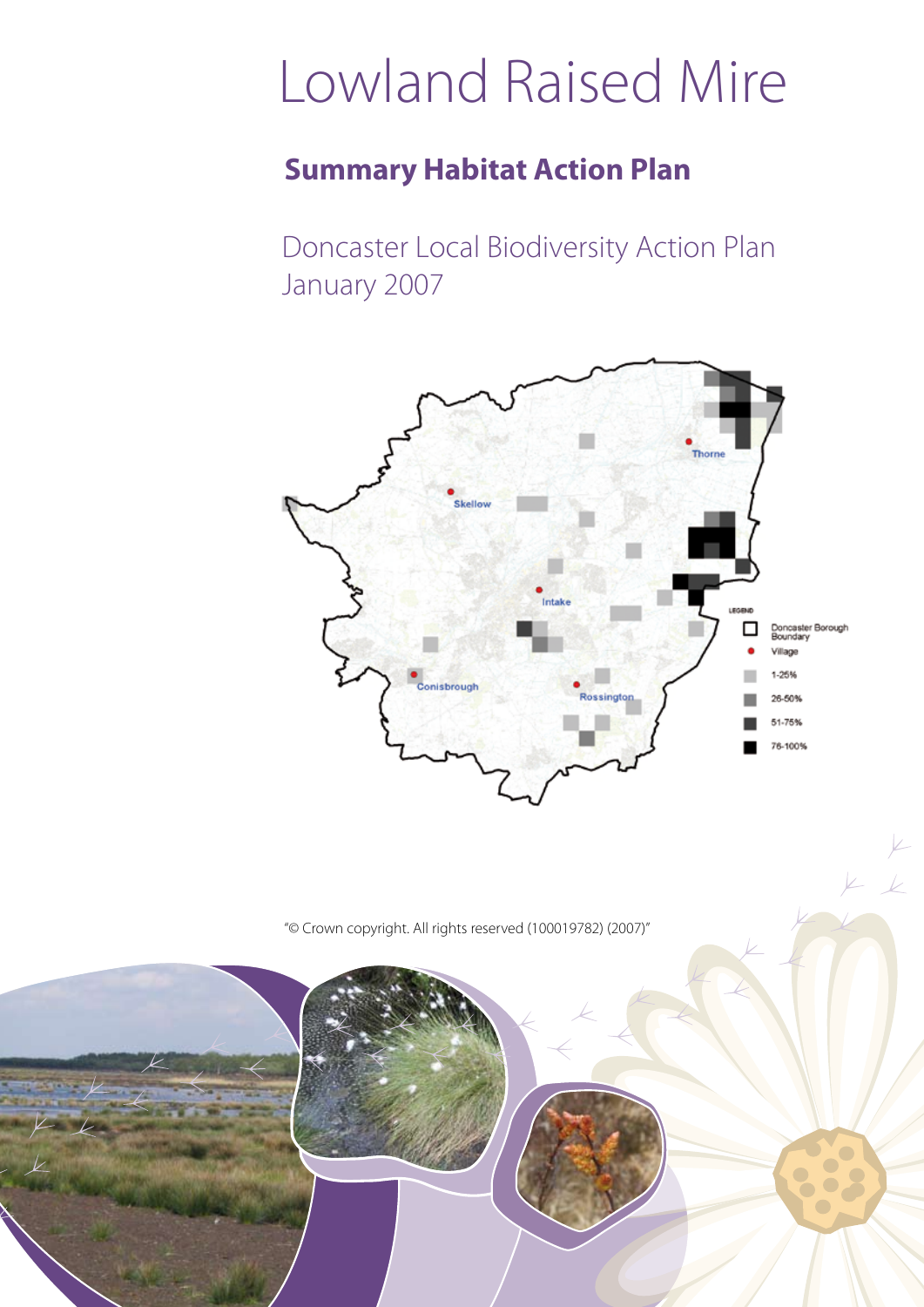#### 1 Habitat description

Lowland raised mires are peatlands that receive water exclusively by precipitation (as opposed to those mires which are fed by surface waters or groundwater in addition to precipitation). Intact lowland raised mire is a mounded structure, the centre of which can be several metres above the level of the groundwater. The mound is created by many years of accumulation of dead plant material. In their natural state, lowland raised mires are surrounded by an extensive fringe of lagg fen, which stretches toward the meandering and sluggish waters of the lowland rivers. Secondary mires are those mires which have been damaged due to peat extraction or other activities, but where the water table has stabilised allowing the re-growth of mosses and cotton

Lowland raised mires support a range of distinctive plants and animals including many wetland birds and invertebrates. Over seventy species of breeding bird are found, including nightjar, nightingale, long-eared owl, teal, whinchat, water rail, curlew and woodlark. Common toad and frog, smooth newt, common lizard, grass snake and adder are found on Thorne and Hatfield Moors.

The Moors are also an important archaeological site as the peat preserves both human history and indicators of climatic change such as pollen, plant and invertebrate remains. Notable finds include the Bronze Age Trackway on Thorne Moors and the recent discovery of a Neolithic Trackway on Hatfield Moor.

### 2 Characteristic plant species

grass.

Sphagnum mosses Heather Cranberry Cross-leaved heath Cotton grasses Round-leaved sundew Bog rosemary Bog myrtle Marsh cinquefoil

Common reed Greater bladderwort Bulbous rush Bogbean Royal fern Common spike-rush Bog sedge White beak sedge Bog asphodel

Great and intermediate sundews Crested buckler fern Masterwort Butterwort Lesser bladderwort Fen violet Bogmoss flapwort

## 3 Current factors causing loss or decline

- Peat extraction has severely damaged large areas of lowland raised mire. Paleoenvironmental records (such as pollen records) in the peat are lost once vegetation has been removed and the peat has dried out.
- Extraction of the minerals that lie below the peat has the potential to affect the alreadydamaged mire. Widespread subsidence of the surface of the Moors could result in the already-depleted bog 'dome' dropping below the water table and would drown-out the rain-fed bog habitats.
- Drainage of land adjacent to the moors could affect the ability to maintain the high water levels necessary to preserve mire habitats.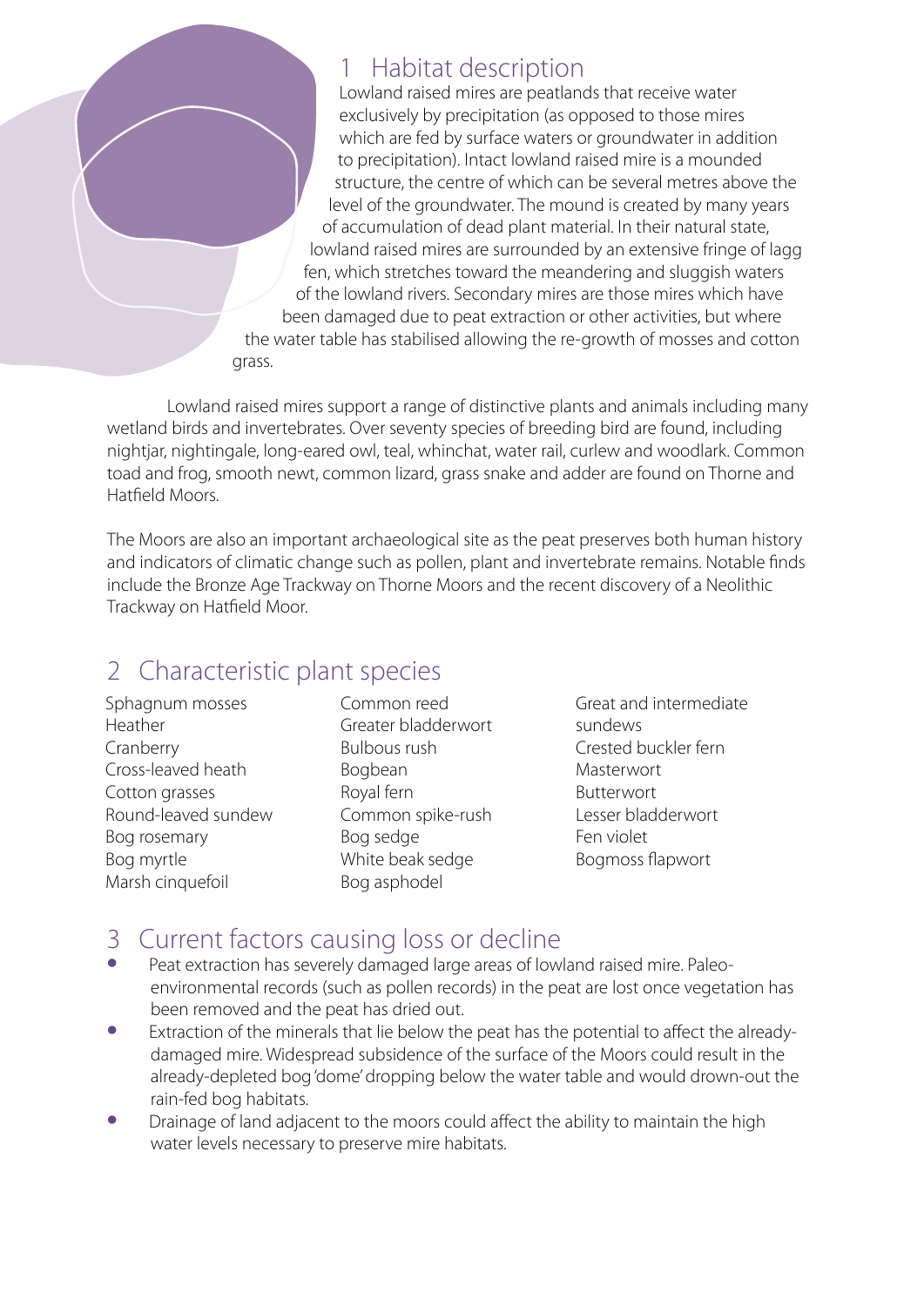- Warping the 'traditional' flooding of the agricultural land around the moors resulted in deep layers of silt overlaying the peat.
- Climate change may exacerbate the drying-out of mires already affected by drainage. Conversely, rising sea levels may also cause increased salinity of the ground water and affect the drainage of the land.
- Acid deposition and precipitation from air pollution is believed to affect mire vegetation.
- To prevent damage to fragile habitats, public access needs to managed.<br>• Genetic purity needs to be maintained if any translocation of species is to
- Genetic purity needs to be maintained if any translocation of species is to take place.

### 4 Objectives, targets & proposed actions

| Objective                                                                                                                                                  | <b>Target</b>                          | Ref | Action                                                                                                                                                                                                                                                                                                                                                                                                                                                                                                                                                                                                                                                                                                       | Lead & Partners                                                                                                                                                                                                                                                   |
|------------------------------------------------------------------------------------------------------------------------------------------------------------|----------------------------------------|-----|--------------------------------------------------------------------------------------------------------------------------------------------------------------------------------------------------------------------------------------------------------------------------------------------------------------------------------------------------------------------------------------------------------------------------------------------------------------------------------------------------------------------------------------------------------------------------------------------------------------------------------------------------------------------------------------------------------------|-------------------------------------------------------------------------------------------------------------------------------------------------------------------------------------------------------------------------------------------------------------------|
| 1) To ensure the protection<br>and maintenance of lowland<br>raised mire.                                                                                  | By 2009.                               | 1.5 | Identify remnant mire habitats<br>within the borough and evaluate<br>against SSI site selection criteria to<br>see if any currently undesignated<br>sites can be protected.                                                                                                                                                                                                                                                                                                                                                                                                                                                                                                                                  | Natural England (NE),<br><b>DMRC</b>                                                                                                                                                                                                                              |
| 2) To restore degraded sites<br>and ensure appropriate<br>management of lowland<br>raised mire.                                                            | 2010 and beyond.                       | 2.2 | 1) Return the water table to a<br>state in which it is able to support<br>wetlands and thereafter manage it<br>sustainably.<br>2) Bring all warp land around the<br>lagg fen areas bordering the Moors<br>SSSI boundary into Environmental<br>Stewardship and all land within 1<br>km of the moors into Higher Level<br>Stewardship.<br>3) Ensure that Water Level<br>Management Plans give due<br>regard to nature conservation,<br>geology, archaeology and to the<br>record of the past environment.<br>Implement the Hatfield WLMP<br>and complete and implement the<br>Thorne Moors WLMP.<br>4) Influence and change the<br>common local perception that land<br>drainage is a desirable end in itself. | NE, Environment<br>Agency (EA), Internal<br>Drainage Boards<br>(IDBs), Yorkshire<br>Water (YW),<br>Farming and Wildlife<br><b>Advisory Group</b><br>(FWAG), DMBC,.<br>Partners of the<br>Humberhead Levels<br>Land Management<br>Initiative (Value in<br>Wetness) |
| 3) To create 2 ha of wetland<br>habitat that could succeed<br>to Mire habitat and to create<br>2 ha of complementary<br>habitat adjacent to mire<br>areas. | Complete Research by 2010.             | 3.1 | 1) Research and identify former<br>areas of lowland raised mire.<br>outside the current Natura 2000<br>boundary, Carry out hydrological<br>investigation to identify areas<br>suitable for habitat creation work.                                                                                                                                                                                                                                                                                                                                                                                                                                                                                            | All DBAP partners, NE<br>and FWAG                                                                                                                                                                                                                                 |
| 4) Raise public awareness of<br>the importance and special<br>characteristics of lowland<br>raised mire habitats.                                          | Continuous.                            | 4.2 | Encourage all partners to adopt<br>a Peat Free policy and promote<br>sustainable planting materials to<br>the public.                                                                                                                                                                                                                                                                                                                                                                                                                                                                                                                                                                                        | DMBC, All DBAP<br>Partners                                                                                                                                                                                                                                        |
|                                                                                                                                                            | Promotion project<br>underway by 2008. | 4.3 | Promote, secure and enhance the<br>geological, palaeo-ecological and<br>archaeological archive found in the<br>Levels by commissioning collation<br>and research work.                                                                                                                                                                                                                                                                                                                                                                                                                                                                                                                                       | DMBC, NE, Doncaster<br>Naturalists' Society<br>(DNS), English<br>Heritage (EH), Thorne<br>& Hatfield Moors<br><b>Conservation Forum</b><br>(THMCF)                                                                                                                |